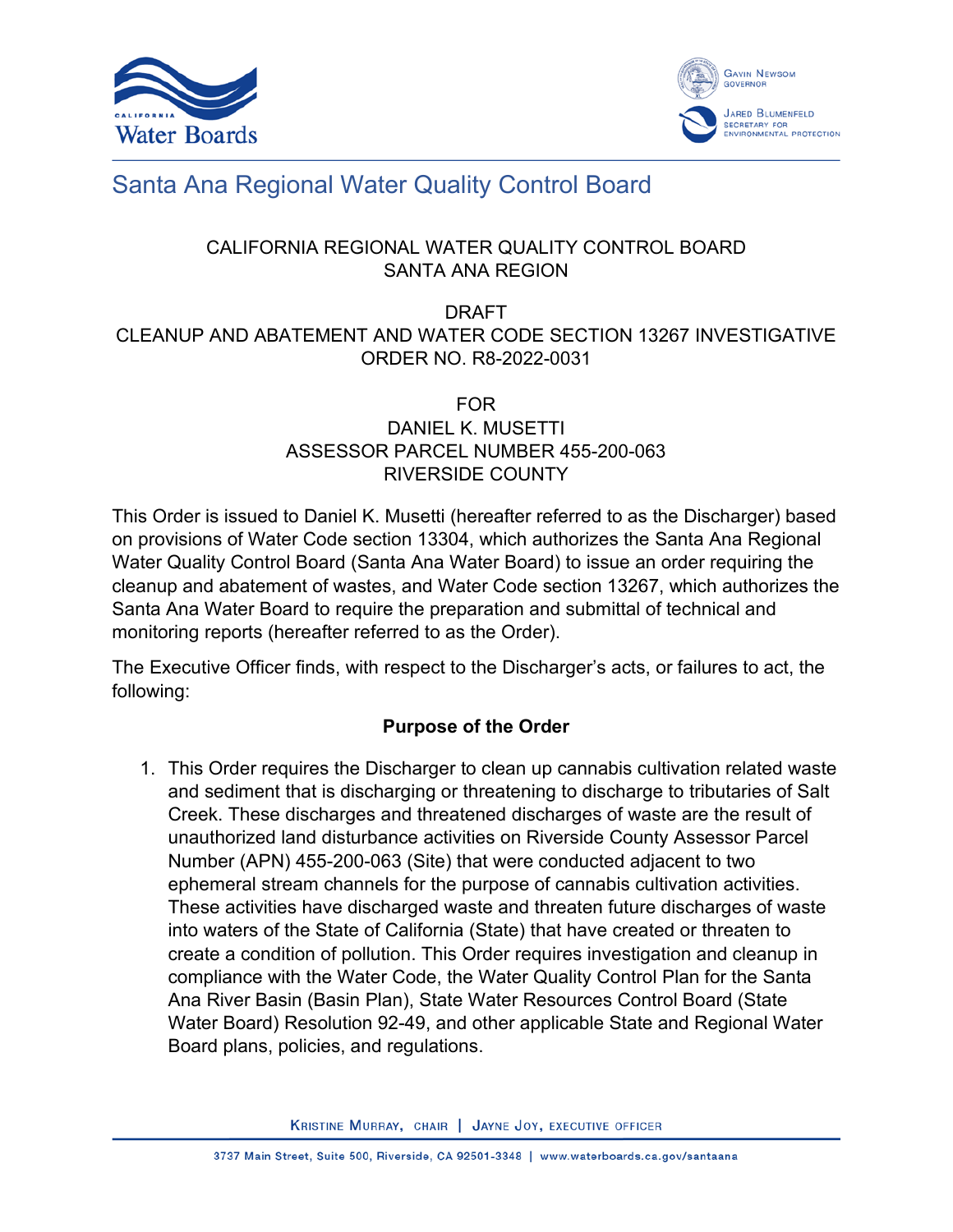#### **Site Location and Description**

2. The Site is located at 25050 Cortrite Avenue, Homeland, California 92548 (33.75624, -117.086350). The Site is located within the San Jacinto Valley Hydrologic Unit, Perris Hydrologic Area, Winchester Hydrologic Subarea (CalWater Hydrologic Unit Basin Number [HU] 4802.13). Two ephemeral streams, waters of the State, cross the Site from the north and west, converge into one stream near the southern boundary of the Site, exit the Site in the south, and continue southward downslope (National Hydrography Dataset, 2019). The streams are tributary to Salt Creek, which flows into Canyon Lake approximately 10 miles to the southwest and Lake Elsinore approximately 15 miles to the southwest.

#### **Responsible Parties**

- 3. This Order finds that the Discharger is a responsible party for purposes of complying with this Order based on the following:
	- i. The Discharger is the current owner of the Site and was the landowner during the inspection conducted on February 3, 2020 by South Coast Regional Cannabis Unit (Cannabis Unit) staff, working on behalf of the Santa Ana Water Board. Based on LandVision™ records, which access Riverside County Assessor Records, the Discharger purchased the Site on June 1, 1992.
- 4. The Santa Ana Water Board reserves the right to amend this Order to add additional responsible parties when/if those parties are identified.

#### **Factual Basis of the Order**

- 5. On February 3, 2020, Cannabis Unit staff inspected the Site as part of a criminal search warrant served by the Riverside County Sheriff's Department.
- 6. Observations made by Cannabis Unit staff during the inspection included the following:
	- i. Active cannabis cultivation occurring within eight greenhouses (cultivation areas), with approximately 730 live cannabis plants seized by law enforcement officials during execution of the warrant.
	- ii. Unauthorized land disturbance throughout the Site's approximately 19 acres, including in the riparian zone and on the banks of a water of the State.
	- iii. Discharges of sediment into waters of the State resulting from erosion due to cannabis cultivation activities. Discharges of sediment observed during the inspection included the following: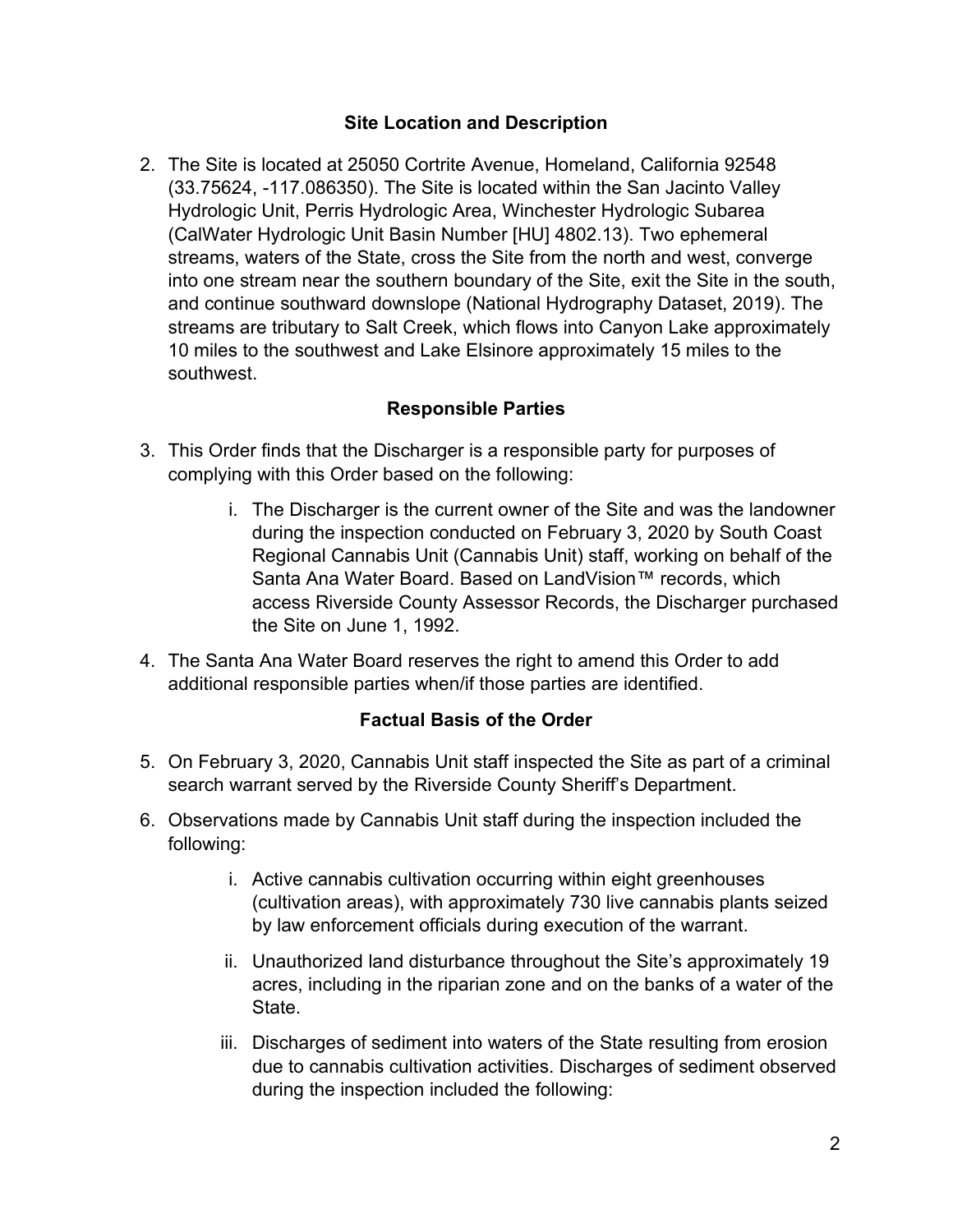- a. evidence of sediment mobilization in rills, channels, and gullies that flowed into two ephemeral streams on the Site;
- b. a sediment debris pile located within a stream channel adjacent to a dirt road that crosses the stream;
- c. mass wasting and collapse of a stream bank that is adjacent to one of the greenhouses.
- iv. Evidence of discharges of cannabis cultivation irrigation water runoff, including damp and stained soil at the base of cannabis plants within the eight greenhouses and fluvial erosion features originating from the eight greenhouses.
- v. Cannabis plant material, potting soil, used cannabis grow blocks, and used cannabis grow bags observed within eroded rills, channels, and gullies, and within the stream channels on the Site.
- vi. Containers of the pesticide Spectracide® Triazicide® Insect Killer observed within 10 feet of a stream bank.
- vii. Various nutrients in solid and liquid form observed adjacent to the eight greenhouses and stored outside, uncovered, on the bare soil without containment.
- viii. Litter, including greenhouse construction materials, irrigation lines, nutrient containers, and various domestic litter, located outside without containment throughout the Site, including within 10 feet of a stream channel bank.
- 7. The Discharger was notified by Cannabis Unit staff of violations of the Water Code via a Notice of Violation dated April 22, 2021, which was retrieved at the post office on May 3, 2021.
- 8. On May 26, 2021, Cannabis Unit staff received an email that contained, among other attachments, a handwritten note addressed to Cannabis Unit staff that was signed by the Discharger, and three pages of photos with captions. The documents attached to the email did not provide evidence that any changes had been made to the Site following the February 3, 2020 inspection, or otherwise indicate that the Site had been appropriately cleaned up.
- 9. On May 28, 2021, the Discharger contacted Cannabis Unit staff via telephone, during which staff confirmed receipt of the email and attachments, explained the alleged violations to the Discharger, and described the next steps required by the April 22, 2021 Notice of Violation. Cannabis Unit staff have received no further response from the Discharger since the phone call on May 28, 2021.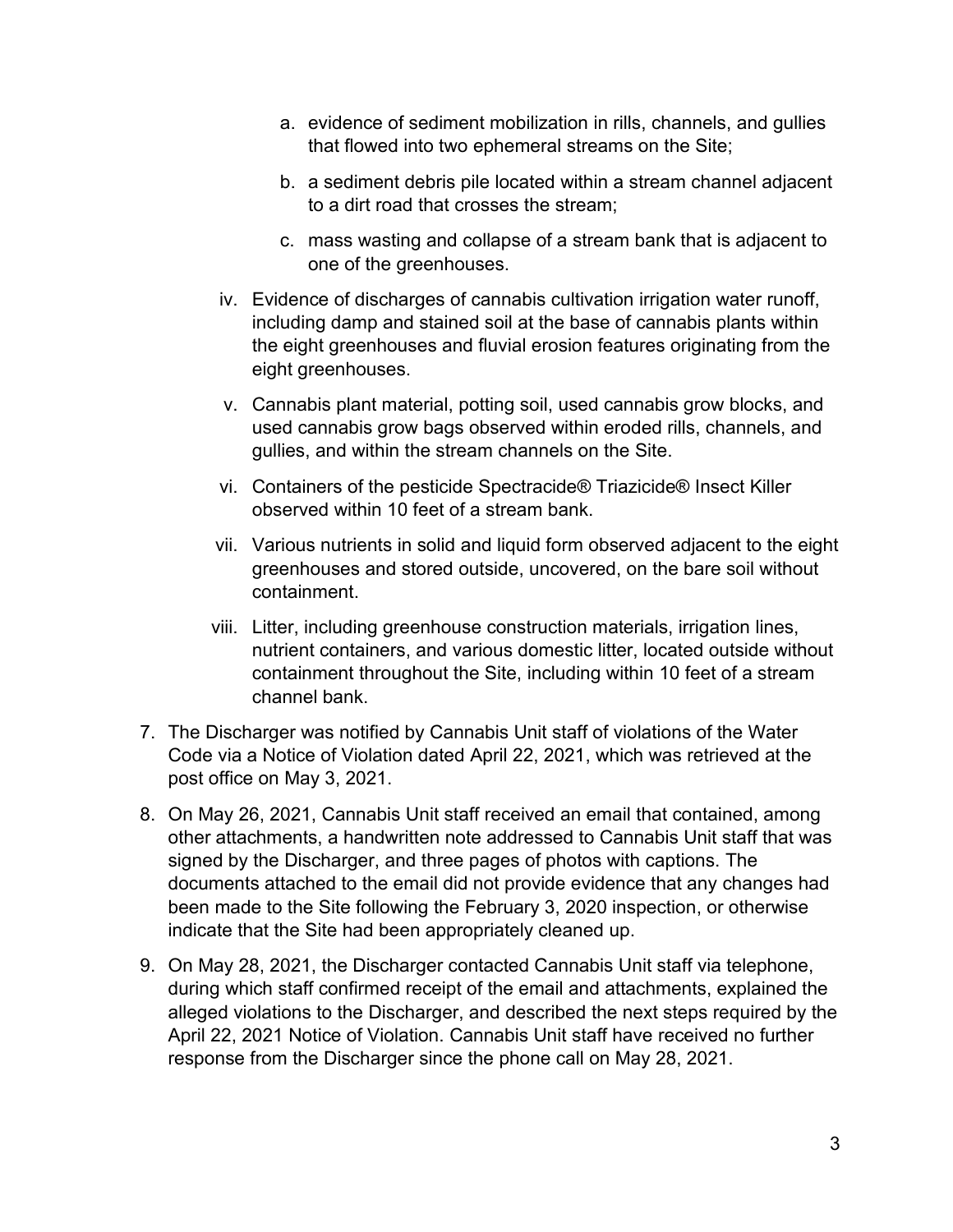#### **Beneficial Uses and Water Quality Objectives**

- 10.The Basin Plan designates beneficial uses, establishes water quality objectives, contains implementation programs for achieving objectives, and incorporates, by references, plans and policies adopted by the State Water Board.
- 11.The Site is located within the San Jacinto Valley Hydrologic Unit, Perris Hydrologic Area, Winchester Hydrologic Subarea. The two unnamed ephemeral streams at the Site are tributary to Salt Creek (HU 802.12). The designated beneficial uses of inland surface streams for Salt Creek are contact water recreation, non-contact water recreation, warm freshwater habitat, and wildlife habitat, and are designated as intermittent. Beneficial uses of any specifically identified water body generally apply to all of its tributaries.
- 12.The designated beneficial uses of the adjacent mapped groundwater, the Hemet – South Groundwater Management Zone, include municipal and domestic supply, agricultural supply, industrial service supply, and industrial process supply.
- 13.The Water Quality Objectives applicable to Salt Creek (HU 802.12) that are considered of particular importance in protecting the beneficial uses from unreasonable effects due to the waste discharges and threatened discharges observed at the Site include the following: excessive growth of algae from added nutrients, floatables, dissolved oxygen, pathogen indicator bacteria, pH, settleable solids, toxic substances, and turbidity. Inland surface water communities and populations, including vertebrate, invertebrate, and plant species, shall not be degraded as a result of the discharge of waste. Degradation is damage to an aquatic community or population with the result that balanced community no longer exists.<sup>[1](#page-3-0)</sup>.
- 14.Water Quality Objectives applicable to the adjacent mapped groundwater, the Hemet – South Groundwater Management Zone, that are considered of particular importance in protecting the beneficial uses from unreasonable effects due to the waste discharges and threatened discharges observed at the Site include the following: total dissolved solids, hardness  $(CaCO<sub>3</sub>)$ , metals, nitrate as nitrogen, pH, sodium, sulfate, taste and odor, and toxic substances.

<span id="page-3-0"></span><sup>1</sup> A balanced community is one that is (1) diverse, (2) has the ability to sustain itself through cyclic seasonal changes, (3) includes necessary food chain species, and (4) is not dominated by pollutiontolerant species, unless that domination is caused by physical habitat limitations. A balanced community also (5) may include historically introduced non-native species, but (6) does not include species present because best available technology has not been implemented, or (7) because site-specific objectives have been adopted, or (8) because of thermal discharges (Pages 4-6 and 4-7 of the Basin Plan.)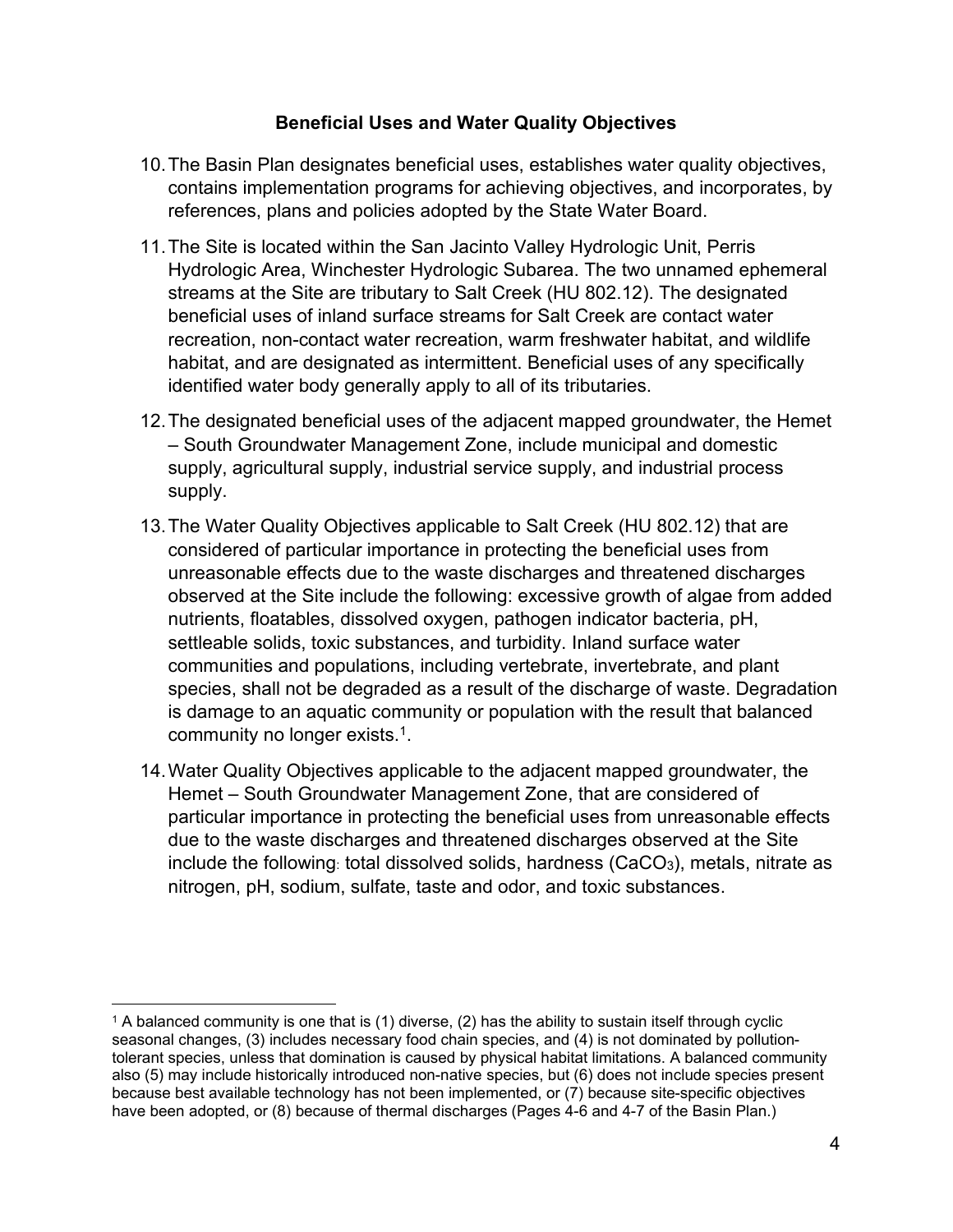### **Legal Basis of the Order**

- 15.Water Code section 13304, subdivision (a) states, in relevant part, "any person who has discharged or discharges waste into waters of this state in violation of any waste discharge requirement or other order or prohibition issued by a regional board or the state board, or who has caused or permitted, causes or permits, or threatens to cause or permit, any waste to be discharged or deposited where it is, or probably will be, discharged into the waters of the state and creates, or threatens to create, a condition of pollution or nuisance, take other necessary remedial action, including, but not limited to, overseeing cleanup and abatement efforts… Upon failure of any person to comply with the cleanup and abatement order, the Attorney General, at the request of the board, shall petition the superior court for that county for the issuance of an injunction requiring the person to comply with the order. In the suit, the court shall have jurisdiction to grant a prohibitory or mandatory injunction, either preliminary or permanent, as the facts may warrant."
- 16."Waste," as defined in Water Code section 13050, subdivision (d), includes "sewage and any and all other waste substances, liquid, solid, gaseous, or radioactive, associated with human habitation, or of human or animal origin, or from any producing, manufacturing, or processing operation, including waste placed within containers of whatever nature prior to, and for the purpose of, disposal."
	- i. Sediment, when discharged to waters of the State, is considered a "waste" as defined in Water Code section 13050, subdivision (d). As a result of the erosion from cannabis cultivation activities and unauthorized land disturbance activities, sediment was discharged or deposited where it will be, or has the potential to be, mobilized and discharged into waters of the State. Additionally, the trash, chemical containers, other miscellaneous debris, nutrients, fertilizers, and soil amendments that were observed within and adjacent to the stream are "waste" as defined in Water Code section 13050, subdivision (d).
- 17."Pollution" is defined in Water Code section 13050, subdivision (l)(1) as, "an alteration of the quality of the waters of the state by waste to a degree which unreasonably affects either of the following: (A) the waters for beneficial uses or (B) facilities which serve these beneficial uses."
	- i. Sediment from the unauthorized land disturbance activities, irrigation runoff, trash, chemical containers, and other miscellaneous debris has discharged, and has the potential to discharge, into the ephemeral stream, creating or threatening to create a condition of pollution by unreasonably affecting the beneficial uses of waters of the State.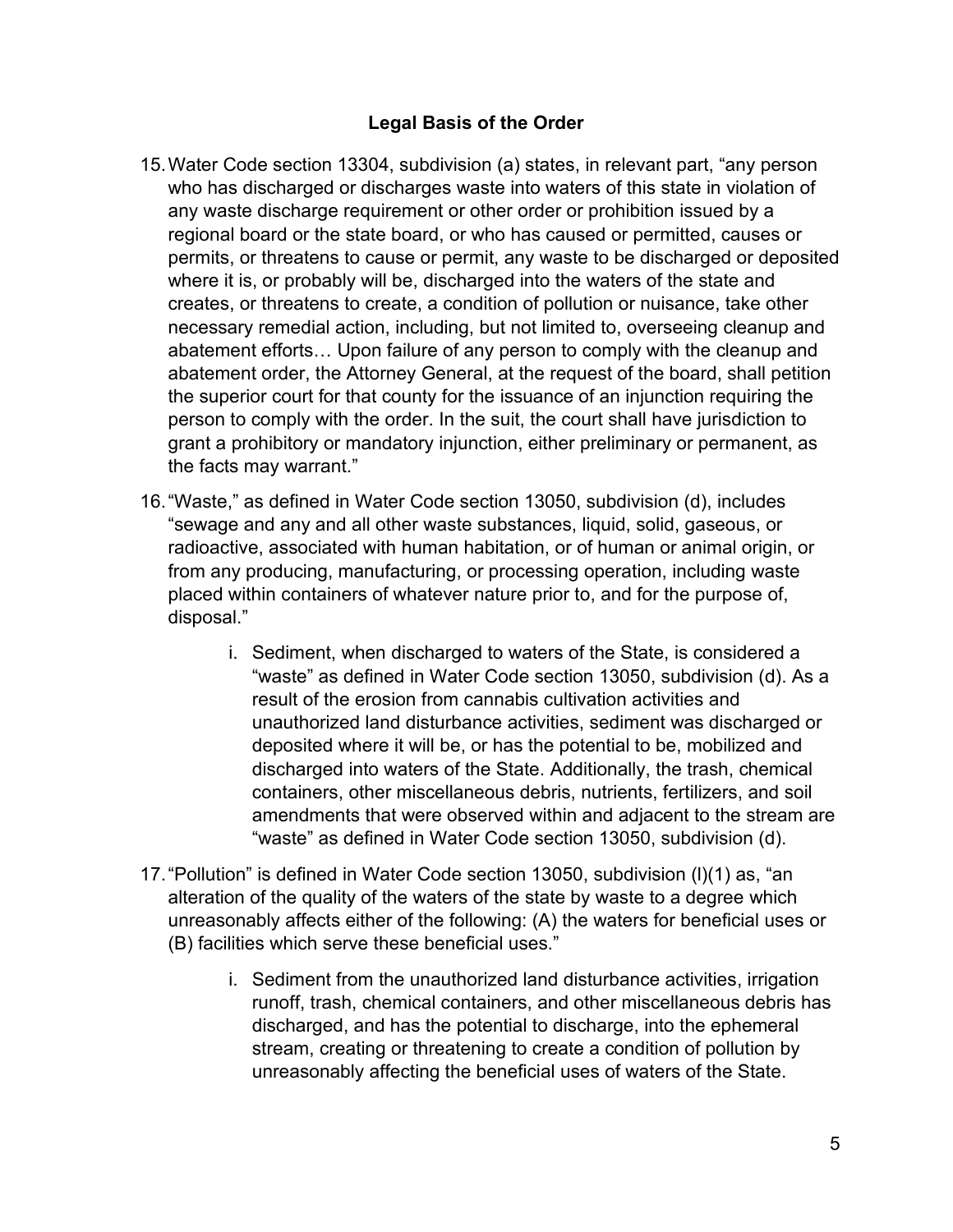- ii. Discharges of sediment and other inert material alter the hydrologic and sediment transport regimes of surface waters by affecting the flow of water and establishment of vegetation. Such changes may lead to adverse conditions such as flooding, increases in suspended sediment and turbidity, accelerated erosion of the watercourse bed or banks, and localized accumulation of deleterious materials. Additionally, such discharges directly threaten wildlife habitat and aquatic species and may impact the following beneficial uses for inland surface streams of Salt Creek: warm freshwater habitat and wildlife habitat. Sediment laden storm water discharges to surface water and the resulting turbidity can also affect the recreational and aesthetic enjoyment of the surface waters, thereby impacting the following beneficial use: contact water recreation.
- iii. Sediment and soils that have been impacted by nutrients, fertilizers, and other soil amendments and pesticides throughout the cultivation areas, including within the ephemeral stream, have the potential to alter the chemistry and water quality of surface and groundwater. Such changes may lead to increased treatment and/or maintenance costs for users of the surface and groundwater, which could impact the following beneficial uses for the Hemet – South Groundwater Management Zone: municipal and domestic supply, agricultural supply, industrial service supply, and industrial process supply.
- iv. Irrigation runoff containing nutrients, fertilizers, and other amendments and pesticides also has the potential to alter the chemistry and water quality of surface and ground waters. Such changes may lead to increased treatment and/or maintenance costs for users of the surface and groundwater, which could impact the following beneficial uses for the Hemet – South Groundwater Management Zone: municipal and domestic supply, agricultural supply, industrial service supply, and industrial process supply.
- v. The dumping and discard of trash, chemical containers, and other miscellaneous debris has the potential to alter the hydrologic regimes of surface waters, threaten wildlife habitat and aquatic species, and impact sediments and soils, which may affect surface and ground water quality and impact the following beneficial uses for inland surface streams of Salt Creek: contact water recreation, warm freshwater habitat, and wildlife habitat.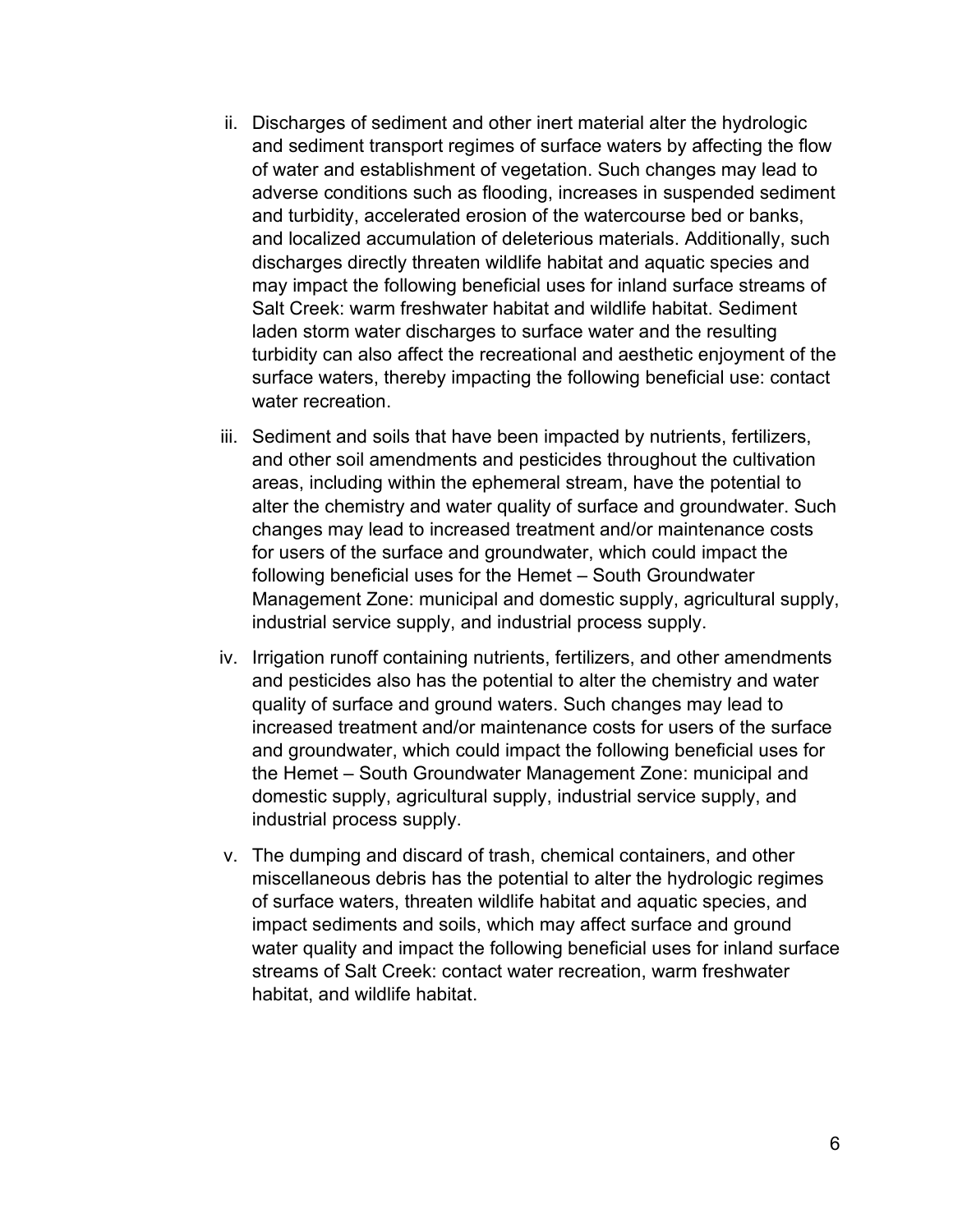- 18.As a result of the unauthorized land disturbance activities that were conducted at the Site for the purpose of cannabis cultivation activities, resulting in erosion and mass wasting of the stream bank, the Discharger has caused or permitted waste to be discharged or deposited where it will be, or has the potential to be, discharged to ephemeral streams on the Site, which are tributary to Salt Creek and are waters of the State. These discharges and threatened discharges of waste occurred without authorization under the Water Code. These unauthorized discharges and threatened discharges of waste have created or threaten to create a condition of pollution, as described above.
- 19.As a result of the use of pesticides, fertilizers and other amendments at the Site, the Discharger has caused or permitted waste, as described above, to be discharged or deposited where it will be, or has the potential to be, discharged to the underlying groundwater, a water of the State. These unauthorized discharges and threatened discharges of waste have created or threaten to create a condition of pollution, as described above.
- 20.Cleanup and abatement is necessary to ensure that any existing condition of pollution is cleaned up, that threatened unauthorized discharges of waste to waters of the State that may create a condition of pollution are prevented, and that any impacts to beneficial uses are mitigated.
- 21.The issuance of a cleanup and abatement order pursuant to Water Code section 13304 is appropriate and consistent with policies of the Santa Ana Water Board and State Water Board.
- 22.Resolution 92-49 sets forth the policies and procedures to be used during an investigation and cleanup of a polluted site, and requires that cleanup levels be consistent with State Water Board Resolution 68-16, the Statement of Policy with Respect to Maintaining High Quality Waters in California (Antidegradation Policy). Resolution 92-49 requires the waste to be cleaned up in a manner that promotes attainment of either background water quality, or the best water quality which is reasonable if background levels of water quality cannot be restored. Any alternative cleanup level to background must: (1) be consistent with the maximum benefit to the people of the state; (2) not unreasonably affect present and anticipated beneficial use of such water; and (3) not result in water quality less than that prescribed in the Basin Plan and applicable Water Quality Control Plans and Policies of the State Water Board. Resolution 92-49 directs that investigations proceed in a progressive sequence. To the extent practical, it directs the Santa Ana Water Board to require and review for adequacy written work plans for each element and phase, and the written reports that describe the results of each phase of the investigation and cleanup.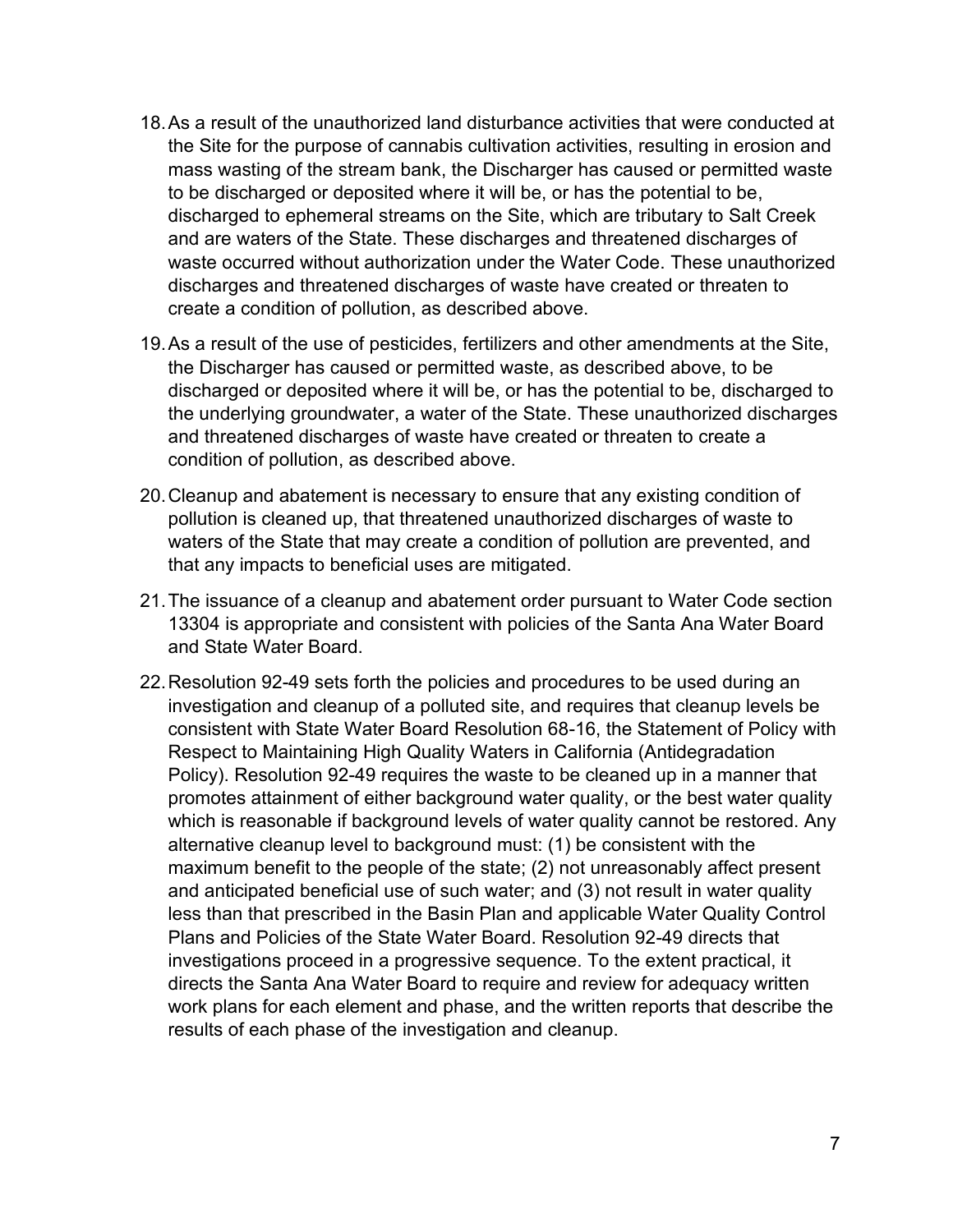#### **Technical Reports Required**

- 23.Water Code section 13267, subdivision (a) provides that the Santa Ana Water Board may investigate the quality of any water of the State within its region in connection with any action relating to the Basin Plan. Water Code section 13267, subdivision (b) provides that the Santa Ana Water Board, in conducting an investigation, may require dischargers to furnish, under penalty of perjury, technical or monitoring program reports. The burden, including costs, of these technical reports shall bear a reasonable relationship to the need for the reports and the benefits to be obtained from the reports. Staff estimate the total cost of technical reports required by this Order to be approximately  $\$8,\!660$  -  $\$29,\!240.^2$  $\$29,\!240.^2$  $\$29,\!240.^2$ The costs of the technical or monitoring reports required by this Order bear a reasonable relationship to the need for these reports and the benefit to be gained by these reports, as discussed below:
	- i. The Restoration and Monitoring Plan (RMP) is a technical report that is necessary to assess impacts to waters of the State resulting from the unauthorized grading and land disturbance activities and to determine the appropriate restoration and abatement work to correct those impacts. By requiring the Discharger to submit an RMP, the Santa Ana Water Board or its delegated officer has the opportunity to review and approve the scope of the proposed restoration and corrective actions to confirm the proposed work will adequately remediate Site conditions and prevent unauthorized discharges from further impacting beneficial uses. The plan requirements and associated costs to prepare an RMP (i.e. field inspection and report preparation) are comparable to that of preparing a combined Site Management Plan and Disturbed Area Stabilization Plan as presented in the 2017 Direct Cost Analysis, which is estimated to cost between \$3,660 and \$11,720. After consideration of these factors, staff has determined that the burden, including costs, of submitting the RMP bears a reasonable relationship to the need for the report and the benefits to be obtained from the report.

<span id="page-7-0"></span><sup>&</sup>lt;sup>2</sup> The State Water Board considered the estimated costs associated with various technical reports regarding site characterization, stabilization, and restoration during the adoption and amendment of the Cannabis Cultivation Policy and General Order. Estimated costs for technical reports were presented in the State Water Board's 2017 Direct Cost Analysis for the Proposed Cannabis Cultivation Policy (2017 Direct Cost Analysis)

<sup>(</sup>waterboards.ca.gov/water\_issues/programs/cannabis/docs/policy/20171017\_cannabis\_cultivation\_policy cost\_analysis.pdf).

The costs to develop the technical reports required in this Order are anticipated to be comparable to the preparation of reports presented in the 2017 Direct Cost Analysis, as detailed in Paragraph 19, subparagraphs a-c.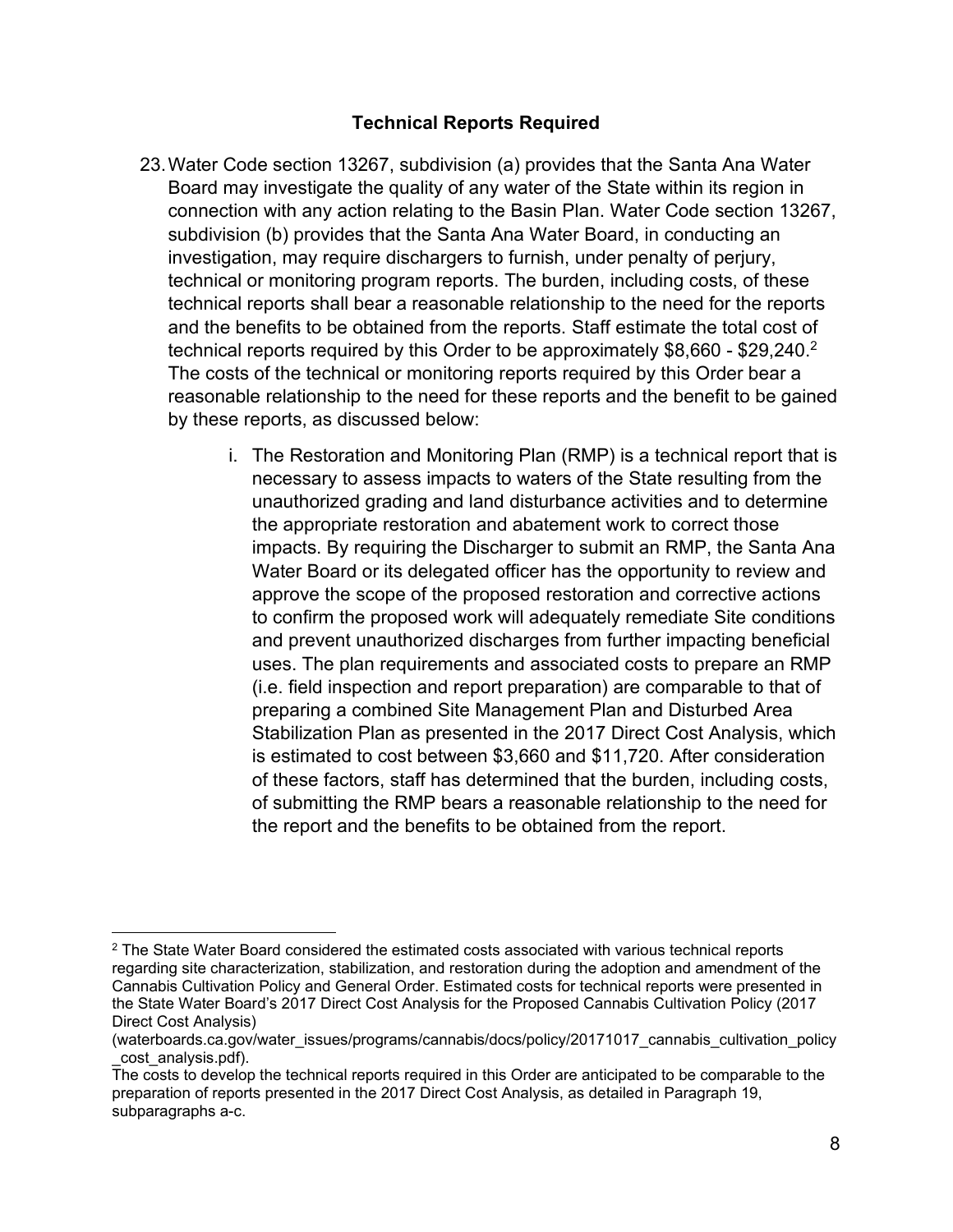- ii. The RMP Completion Report is a report that demonstrates to the Santa Ana Water Board or its delegated officer that the restoration and corrective actions contained in the approved RMP have been fully implemented. By requiring the Discharger to submit documentation of the corrective actions, including pre- and post-construction photographs and relevant maps and schematic diagrams, staff can confirm the RMP has been fully implemented and that the erosion control measures are adequate to prevent future discharges of sediment and other wastes into waters of the State. The cost to prepare an RMP Completion Report is comparable to the report preparation component of a combined Site Management Plan and Disturbed Area Stabilization Plan as presented in the 2017 Direct Cost Analysis, which is estimated to cost between \$2,900 and \$8,000. After consideration of these factors, staff has determined that the burden, including costs, of submitting the RMP Completion Report bears a reasonable relationship to the need for the report and the benefits to be obtained from the report.
- iii. Annual Monitoring Reports are necessary to document the long-term stability of restored areas, to identify any areas where restoration is failing or needs improvement, and to demonstrate the effectiveness of erosion control measures in preventing sediment discharges to waters of the State. Given the condition of the Site as a result of the unauthorized land disturbance activities, including erosion and mass wasting of the stream bank, a yearly report for a minimum of two years will enable staff to confirm that the completed restoration and corrective actions documented in the RMP Completion Report continue to be effective over the wet and dry seasons. The cost to prepare an Annual Monitoring Report is comparable to producing a Site Closure Report as presented in the 2017 Direct Cost Analysis, which is estimated to cost between \$1,080 and \$4,760 per report, for a total of \$2,160 to \$9,520 for two annual reports. After consideration of these factors, staff has determined that the burden, including costs, of submitting the Annual Monitoring Reports bears a reasonable relationship to the need for the reports and the benefits to be obtained from the reports.
- 24.The Discharger named in this Order currently owns and/or operates the Site from which waste was discharged and has owned and/or operated during all relevant inspections, and thus is appropriately named a party responsible for providing the reports.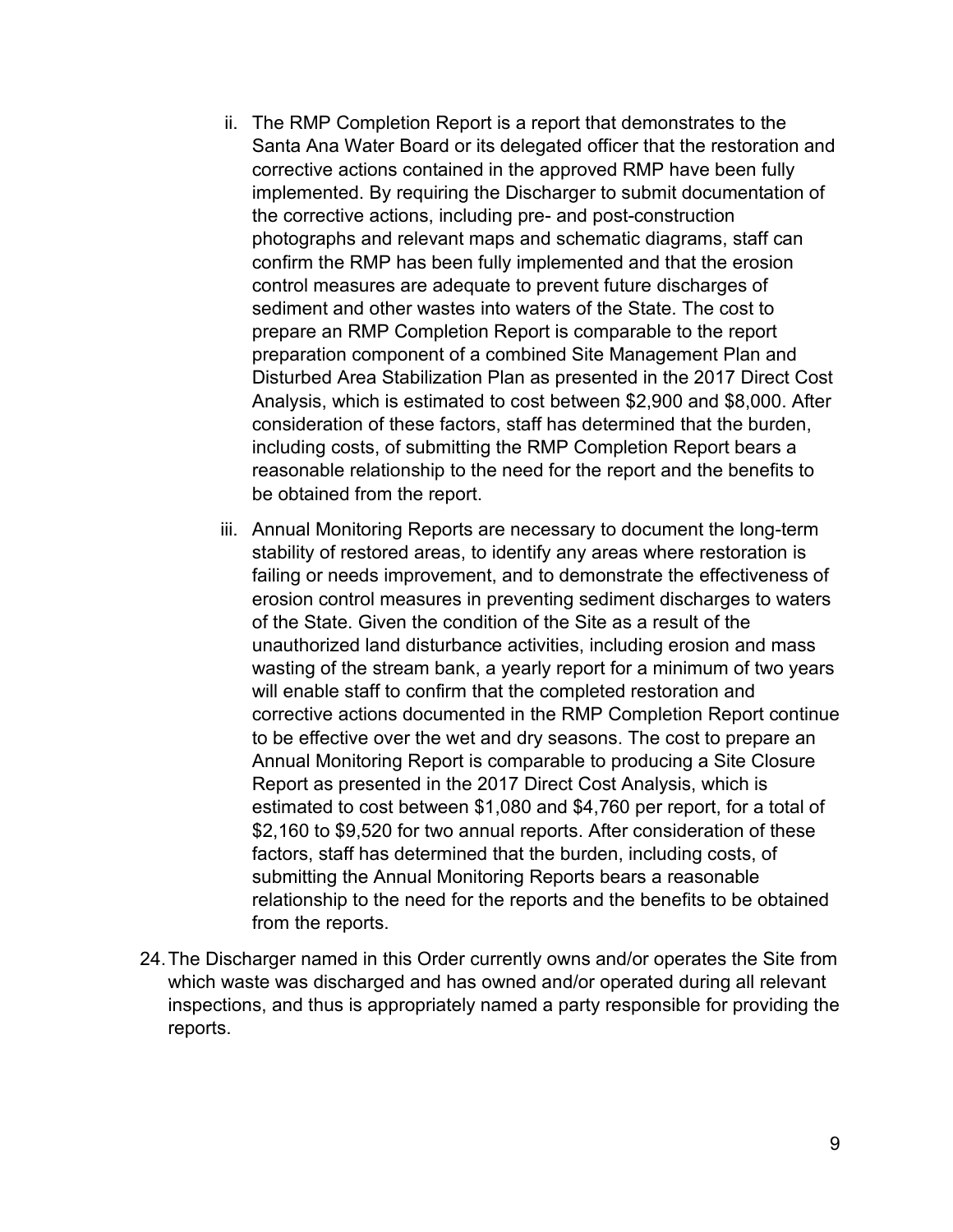# **California Environmental Quality Act**

25.Issuance of this Order is an enforcement action taken by a regulatory agency to enforce the regulatory provision of the Basin Plan, and is exempt from provisions of the California Environmental Quality Act (CEQA) (Pubic Resources Code, § 21000 et seq.) in accordance with California Code of Regulations, title 14, § 15321. This action may also be considered exempt because it is an action by a regulatory agency for the protection of natural resources (Cal. Code Regs., tit. 14, § 15307) and an action by a regulatory agency for the protection of the environment (Cal. Code Regs., tit. 14, § 15308). To the extent that the Order requires earth disturbing and revegetation activities not to exceed five acres in size and to ensure restoration of stream habitat and prevent erosion, such actions are considered exempt from the provisions of CEQA pursuant to California Code of Regulations, title 14, § 15333. Should additional environmental review be required in connection with future discretionary regulatory actions at this Site, the Board may recover the costs associated with preparing and processing environmental documents from the Discharger (Pub. Resources Code, § 21089).

# **Required Actions**

**IT IS HEREBY ORDERED** that, pursuant to Water Code sections 13267 and 13304, the Discharger shall cleanup and abate or take other necessary remedial action with respect to the discharge and threatened discharge of waste to waters of the State and submit technical and/or monitoring reports as follows:

- 1. **Within 60 days of the effective date of this Order**, the Discharger shall submit a proposed Restoration and Monitoring Plan (RMP) for approval by the Santa Ana Water Board or its delegated officer. The RMP shall detail the actions proposed to clean up the observed discharges of waste to waters of the State, restore the impacted stream channel and riparian zone, and prevent future discharges at the Site. The RMP should include, at a minimum, the following items:
	- i. A plan to restore the stream channel and riparian environment that has been altered by the land disturbance associated with the cannabis cultivation activities. The restoration plan should include, at a minimum, the following:
		- a. Stabilization of the soils adjacent to the streams, stabilization of the road, and stabilization of the eroded stream bank and riparian zone, with native material, as possible. If applicable, any fill material should be sampled, tested, and confirmed clean before reuse;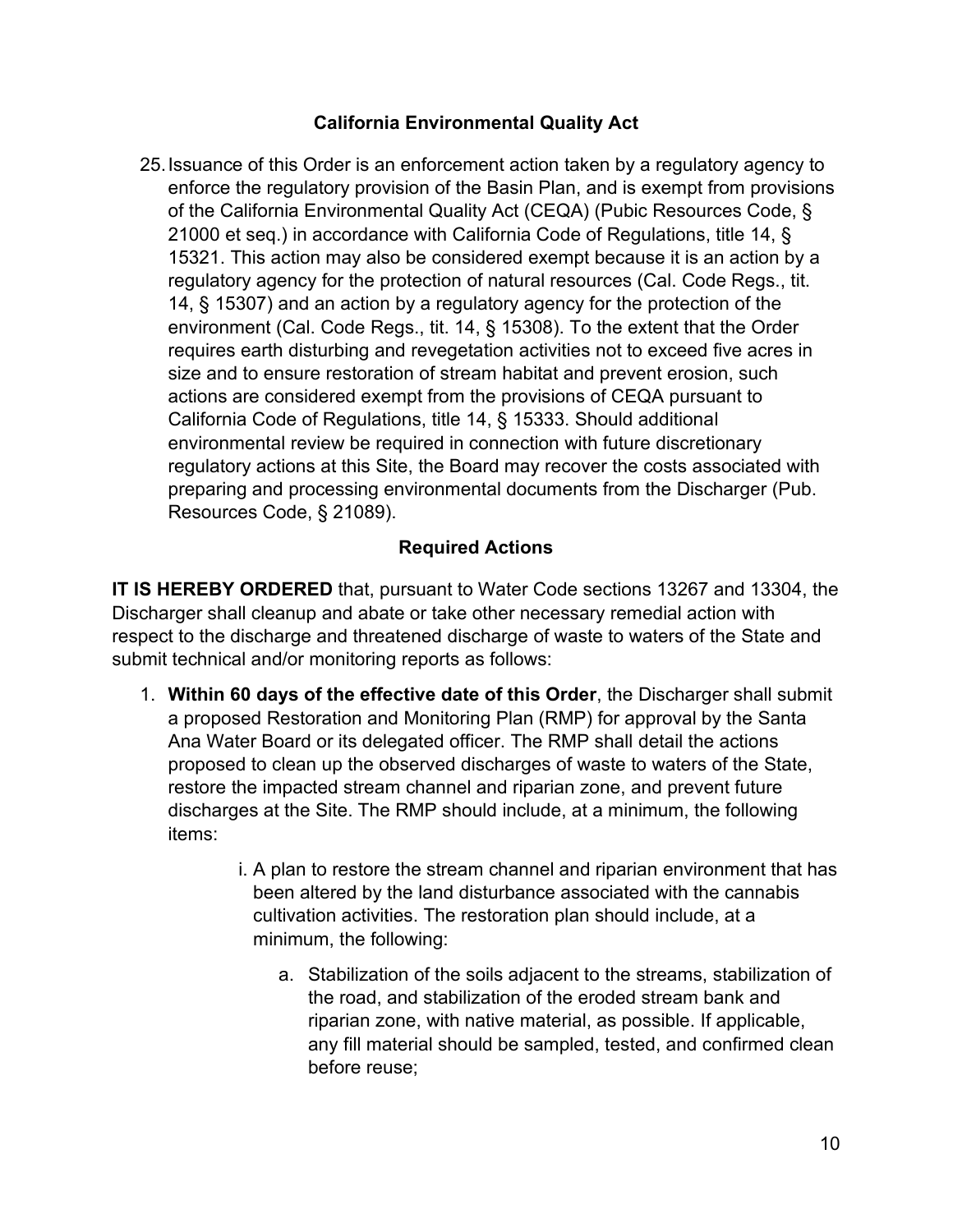- b. Install and maintain sediment erosion controls to maintain the restored stream channel and prevent excess sediment discharge into the stream system, including from the road crossing the stream;
- c. Revegetate the riparian area (100-foot buffer adjacent to the stream channel), as necessary, with regional native vegetation of similar native species;
- d. Best management practices to be applied during implementation of all planned work associated with Site restoration and maintenance.
- ii. A sediment assessment phase shall be included to determine if the sediment eroded and transported into the stream channel from the stream bank and road surface can remain in place without impacting water quality, or, if necessary, require disposal to protect water quality;
- iii. A vadose zone and shallow groundwater assessment phase shall be included to determine if the pesticides, fertilizers and other amendments used in the cultivation areas and transported into the stream channel have the potential to be discharged into the vadose zone and subsequently impact groundwater quality;
- iv. Removal of all infrastructure related to the cannabis cultivation, including the greenhouses, any cannabis green waste, potting soils, and miscellaneous debris, from within the stream channel, riparian area, or other areas of the Site where it may be transported into the stream or infiltrate into the vadose zone;
- v. Removal of all waste and litter from the Site that has the potential to be transported into the stream or infiltrate into the vadose zone, including transport due to restoration activities, earthmoving, precipitation runoff or stormwater, and natural stream flow; and
- vi. A proposed implementation schedule that includes a proposed time schedule for submitting permit applications to all applicable local, state, and federal agencies, and detailed project milestones to fulfill the requirements of this Order. The implementation schedule and time schedule shall be subject to the approval of the Santa Ana Water Board or its delegated officer.
- 2. **No later than 30 days after approval of the RMP** by the Santa Ana Water Board or its delegated officer, the Discharger shall begin implementation of the RMP in accordance with the implementation schedule.
- 3. By **March 31, 2023**, the Discharger shall complete implementation of the RMP.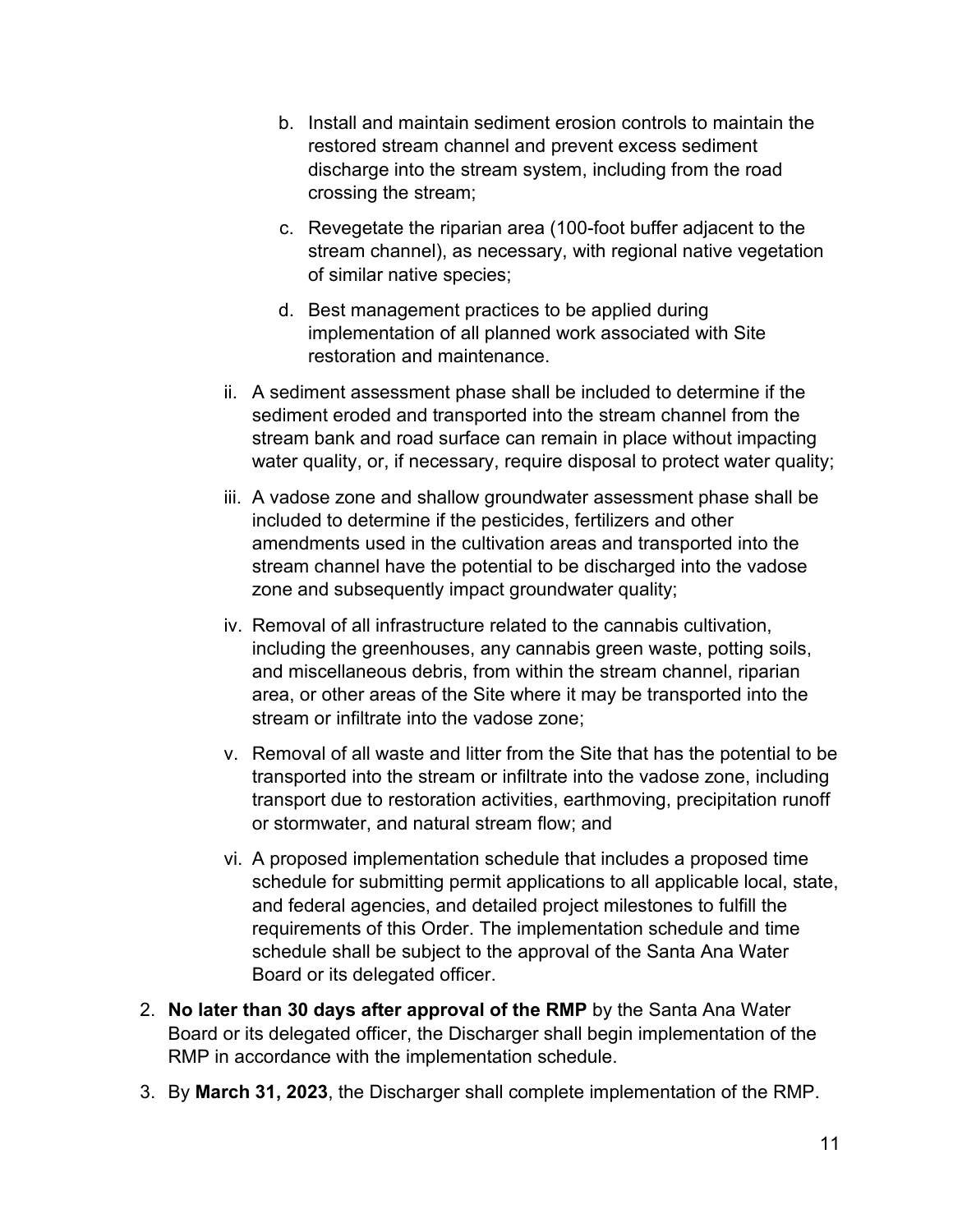- 4. **No more than 60 days after full completion of the RMP**, the Discharger shall submit an RMP Completion Report for approval by the Santa Ana Water Board or its delegated officer. The Completion Report shall include accurate depictions, documentation, and as-built designs of all completed restoration construction and/or abatement measures included in the approved RMP to demonstrate the RMP has been fully implemented. This report shall also include pre- and postconstruction photographs taken at each photo point, as depicted on Site maps/figures.
- 5. Upon completion of the restoration and mitigation measures contained in the RMP, the Discharger shall submit Annual Monitoring Reports by **January 31** of each year for at least 2 years or until the Santa Ana Water Board or its delegated officer approves a request to discontinue monitoring. Such a request may be submitted when the approved success criteria in the RMP are met with supporting documentation. Each Annual Monitoring Report shall include, at a minimum, a completed inspection checklist, photographs of areas restored, a description of any locations where restoration is failing and/or needs to be corrected to achieve the success criteria.

## **General Requirements and Notices**

Use of Qualified Professionals

1. All technical reports required by this Order that involve planning, investigation, evaluation, or design, or other work requiring interpretation and proper application of engineering or geological sciences, shall be prepared by or under the direction of persons registered to practice in California pursuant to California Business and Professions Code sections 6735, 7835, and 7835.1. As required by these laws, completed technical reports must bear the signature(s) and seal(s) of the registered professional(s) in a manner such that all work can be clearly attributed to the professional responsible for the work.

#### Signatory Requirements

2. All technical reports submitted by the Discharger shall include a cover letter signed by the Discharger, or a duly authorized representative, certifying under penalty of law that the signer has examined and is familiar with the report and that to their knowledge, the report is true, complete, and accurate. The Discharger shall also state if it agrees with any recommendations/proposals and whether it approves implementation of said proposals. Any person signing a document submitted under this Order shall make the following certification: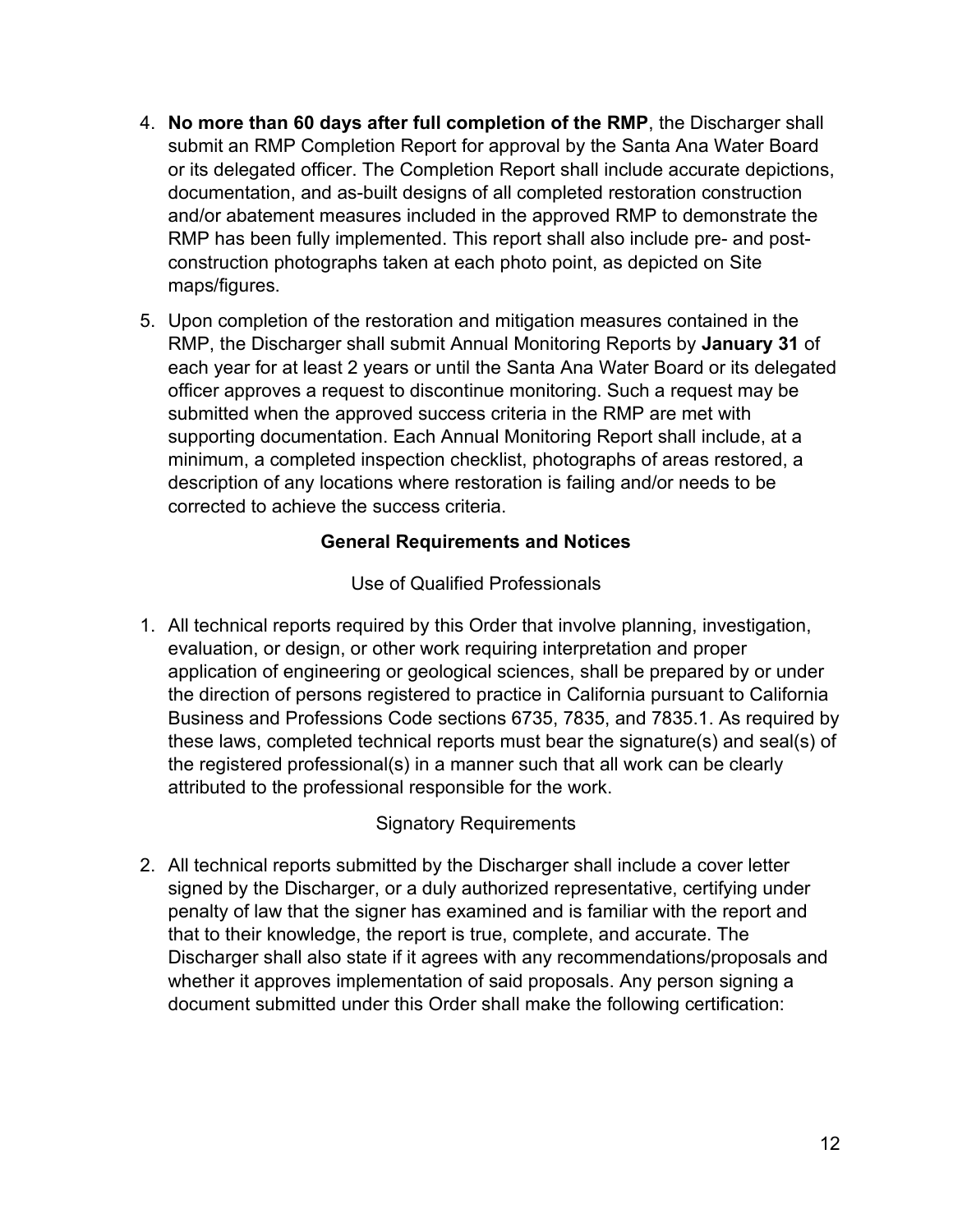*"I certify under penalty of law that I have personally examined and am familiar with the information submitted in this document and all attachments and that, based on my knowledge and on my inquiry of those individuals immediately responsible for obtaining the information, I believe that the information is true, accurate, and complete. I am aware that there are significant penalties for submitting false information, including the possibility of fine and imprisonment."*

Notice of Change in Ownership or Occupancy

3. The Discharger shall file a written report on any changes in the Site's ownership or occupancy. This report shall be filed with the Santa Ana Water Board no later than 30 days prior to a planned change and shall reference the number of this **Order** 

Compliance with Other Regulatory Requirements

4. The Discharger shall obtain all applicable local, state, and federal permits necessary to fulfill the requirements of this Order prior to beginning work.

#### Cost Recovery

5. Pursuant to Water code section 13304, the Water Board staff is entitled to, and may seek reimbursement for, all reasonable costs it actually incurs investigating and abating the effects of the unauthorized discharges of waste and to oversee/supervise the cleanup of such waste, or other remedial action, required by this Order. If requested by the Santa Ana Water Board, the Discharger shall enroll in the State Water Board's Cost Recovery Program and shall reimburse the State of California for all reasonable costs actually incurred by the Santa Ana Water Board.

## **Submissions**

6. All reports, plans, and documents required by this Order shall be submitted electronically as a Portable Document File (PDF) file to: [santaana.cannabis@waterboards.ca.gov,](mailto:sandiego.cannabis@waterboards.ca.gov) with the following in the subject heading "**CAO:R8-2022-0031:BCovellone**" unless otherwise stated. If the report cannot be sent by email, it shall be submitted electronically on a Universal Serial Bus (USB) flash drive or Compact Disc (CD) to the following address:

Dr. Brian Covellone Attn: CAO:R8-2022-0031:BCovellone California Regional Water Quality Control Board, Santa Ana Region 3737 Main Street, Suite 500 Riverside, CA 92501-3348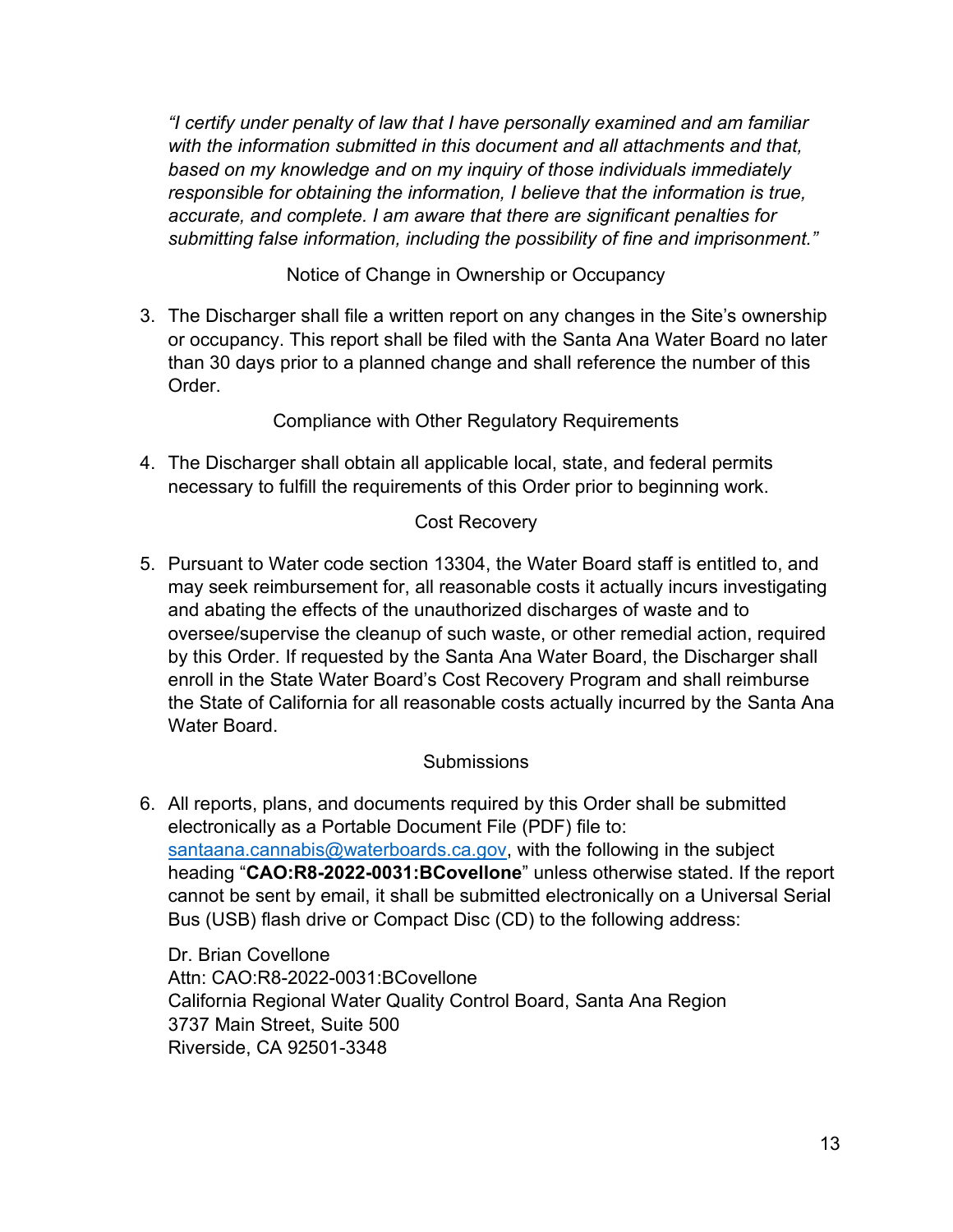# Delayed Compliance

7. If for any reason, the Discharger is unable to perform any activity or submit any document in compliance with the Required Actions, or in compliance with any work schedule submitted pursuant to this Order and approved by the Santa Ana Water Board or its delegated officer, the Discharger may request, in writing, an extension of the time specified. The extension request shall include justification for the delay. Any extension request shall be submitted as soon as a delay is recognized and prior to the compliance date. An extension may be granted by revision of this Order or by a letter from the Santa Ana Water Board or its delegated officer. The Santa Ana Water Board acknowledges that local, state, and federal permits may cause a delay beyond the control of the Discharger and will take all the available relevant facts into consideration when considering whether or not to grant an extension request.

# Modification of Order

8. Any modification to this Order shall be requested in writing and shall be subject to the approval of the Santa Ana Water Board or its delegated officer, including any potential extension requests.

## Enforcement Authority

9. If the Discharger fails to comply with the requirements of this Order, the Santa Ana Water Board, or its delegated officer, may refer this matter to the Attorney General for judicial enforcement, may issue a complaint for administrative civil liability, or may take other enforcement actions. Failure to comply with this Order may result in the assessment of Administrative Civil Liability of up to \$5,000 per violation, per day, depending on the violation, pursuant to the Water Code, including sections 13268 and 13350. The Santa Ana Water Board reserves its right to take any enforcement actions authorized by law.

Requesting Review by the State Water Board

10.Any person aggrieved by this action of the Santa Ana Water Board may petition the State Water Board to review the action in accordance with Water Code section 13320 and California Code of Regulations, title 23, sections 2050 and following. The State Water Board must receive the petition by 5:00 p.m., 30 days after the date of this Order, except that if the thirtieth day following the date of this Order falls on a Saturday, Sunday, or State holiday, the petition must be received by the State Water Board by 5:00 p.m. on the next business day. Copies of the law and regulations applicable to filing petitions may be found on the Internet at:

[http://www.waterboards.ca.gov/public\\_notices/petitions/water\\_quality](http://www.waterboards.ca.gov/public_notices/petitions/water_quality) or will be provided upon request.